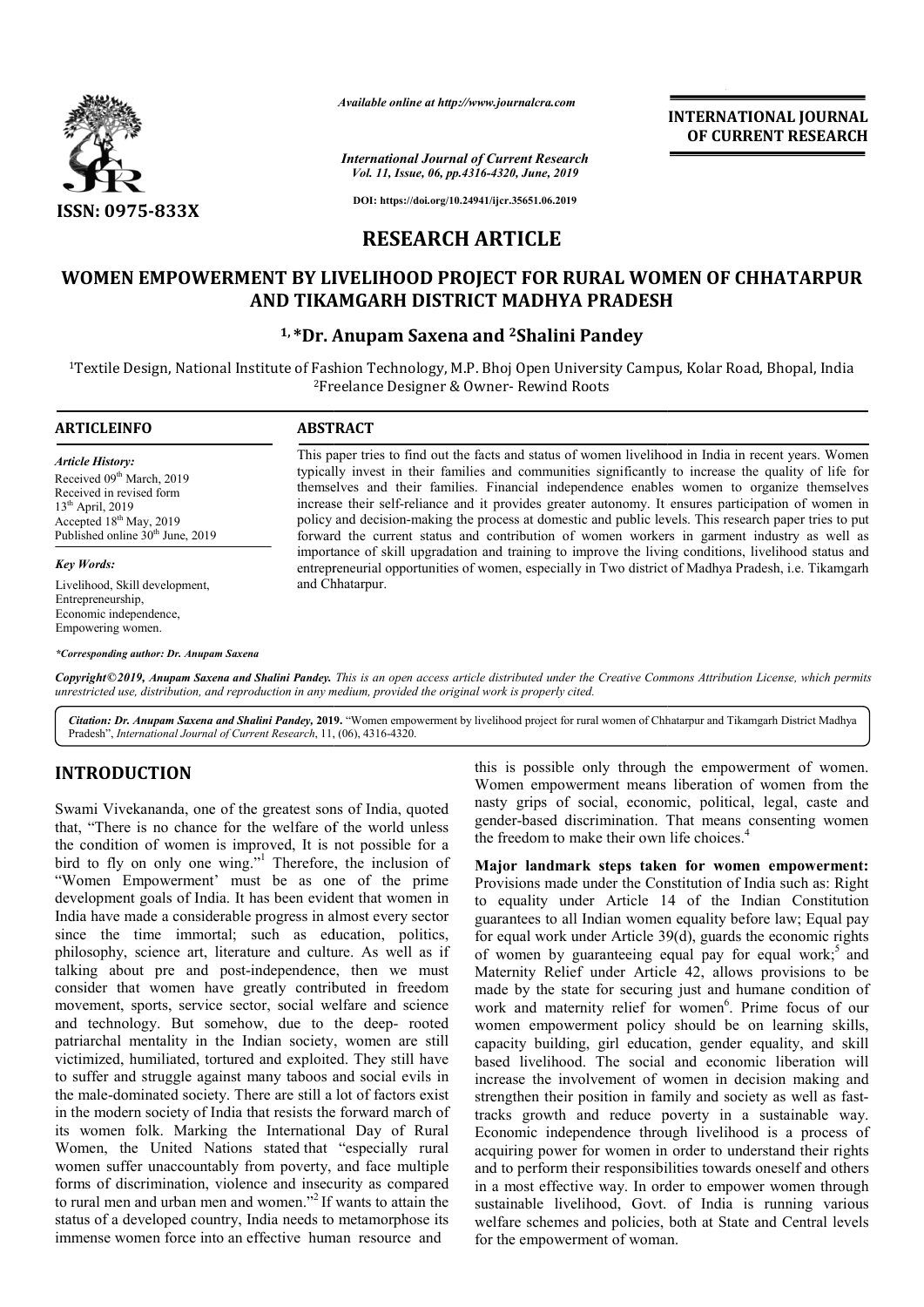**Various government policies and schemes:** The Government of India Some of the major programs and measures include Swadhar (1995), Swayam Siddha (2001), Support to Training and Employment Programme for Women (STEP-2003), Sabla Scheme (2010), National Mission for Empowerment of Women (2010) etc. All such policies focus on overall empowerment of women o various age groups. In order to improve women employment and participation in workforce, three strategies have been outlined in this section. The strategies highlight the importance of financial inclusion, technology and community participation in improving access to livelihood opportunities and quality of work. Formation of Self Help Groups which may help to mobilize and empower members of the society through their common interest, resource planning and improved access to social services. Providing access to physical, social and financial support offers opportunities to organize and generate business and thus empowering women.

- 1. Leveraging technology and providing skill development trainings to create alternative job/entrepreneur opportunities.
- 2. Enhancing livelihood through financial inclusion.

This goal may be achieved through women livelihood and entrepreneurship, which now has been recognized as an important source of economic growth. This is such opportunity that can and is making a strong contribution to the economic well-being of individual, families and communities, also a huge effort in the direction of eradicating poverty and enabling women empowerment; thus contributing to the Millennium Development Goals (MDGs) such as:

- 1. To eradicate extreme poverty and hunger
- 2. To achieve universal primary education
- 3. To promote gender equality and empower women,
- 4. To develop a global partnership for development, etc. as stated in the report of United Nations' 2000 Millennium Summit held at UN Head Office in New York from  $6<sup>th</sup>$ to  $8<sup>th</sup>$  Sept. 2000. Here I mentioned only those directly related to women and their wellbeing.<sup>7</sup>

As a result, governments across the world as well as various developmental organizations are actively undertaking promotion of women entrepreneurs through various schemes, incentives and promotional measures. Kirthana Ramarapu is the Master Franchise owner of 'Kinder dance India', Bangalore. He says that 'Women entrepreneurship' is like a discipline for a child that begins at home. Women have been entrepreneurs in different ways. A house wife is an entrepreneur as she manages her time, strategizes and plans on ways to secures her children's future, passionate about her home and family and wears so many more different hats for a successful life. Today, we have given it a name "Entrepreneur" as she steps out into the arena. In today's world, women have scaled greater heights in different industries." " A women Entrepreneur is one who accepts challenging role to meet her personal needs and become economically independent."<sup>8</sup>

## **METHODOLOGY**

This is an Analytical research which includes information from a range of sources but focuses on analyzing the different viewpoints represented from a factual rather than opinionated standpoint. The paper will be with a summation of the findings and a suggested framework for further study on the issue. 24 number of women trainees from District Tikamgarh and Chhatarpur, Madhya Pradesh, were interviewed during their 20 days training conducted at NIFT Bhopal centre in June 2017 as well as a one day demonstration workshop conducted at NIFT Bhopal under the craft cluster activity in Nov. 2016. Based on the discussion and the observation of the work of women trainees produced during the training, the study has been framed; with literature review based on MP State Government reports, TRIFED reports, demographic studies, cultural studies and various journals, reviews, books and articles to substantiate the authenticity of the research.

In summary, women are less likely than men to start a business, and the entrepreneurial gender gap increases with higher stages of economic development. Women who believe they are capable of earning their livelihood and starting a business have greater odds of reporting entrepreneurial activity, regardless of the stage of economic development, while age and education have a variable impact.

**Limitations:** This research was conducted with two groups of trainee women who belong to Tikamgrh and Chhatarpur District of Madhya radish and attended an advanced skill development training organized by Tejaswini Rural Women Empowerment Programme, M.P. with technical support of NIFT, Bhopal.

**Data Highlights:** Tikamgarh and Chhatarpur districts lie in the northern part of Madhya Pradesh that is also known as Bundelkhand region known as Jaishakti (the name derived from the ruler's name) or jujhauti indicating the "land of warriors". The districts were the part of vast empires successively ruled by the Mauryas, the Sungas and the imperial Guptas. It was in the first quarter of ninth century A.D., that Mannuka founded a new dynasty the Chandel dynasty in this area. Tikamgarh along with Khajuraho and Mahoba formed part of extensive Chandel Kingdom. Tikamgarh District, in the Sagar region is a district of Madhya Pradesh with its administrative headquarters located at Tikamgarh city. According to 2011 census, the district encompasses a geographical area of 5048 sq km and has a population of 14,45,166 (persons) including 7,60,355 (males) and 6,84,811 (females). The district has a sex ratio of 901 (females for every 1000 males. The major religions in the district are Hindu (95.73%) and Muslim (3.05%) of the total population respectively.

The literacy rate in the district is 61.43% (persons), 71.77% (males) and 49.97% (females). Main spoken languages are Hindi (99.49%), Urdu (0.31%) and Sindhi (0.07%). Chhatarpur District, in the Sagar region is a district of Madhya Pradesh with its administrative headquarters located at Chhatarpur city. According to 2011 census, the district encompasses a geographical area of 8687 sq km and has a population of 17,62,375 (persons) including 9,36,121 (males) and 8,26,254 (females). The district has a sex ratio of 883 (females for every 1000 males. The major religions in the district are Hindu (95.15%) and Muslim (3.99%) of the total population respectively. The literacy rate in the district is 63.74% (persons), 72.66% (males) and 53.59% (females). Main spoken languages are Hindi (99.09%), Urdu (0.62%) and Punjabi  $(0.04\%)$ .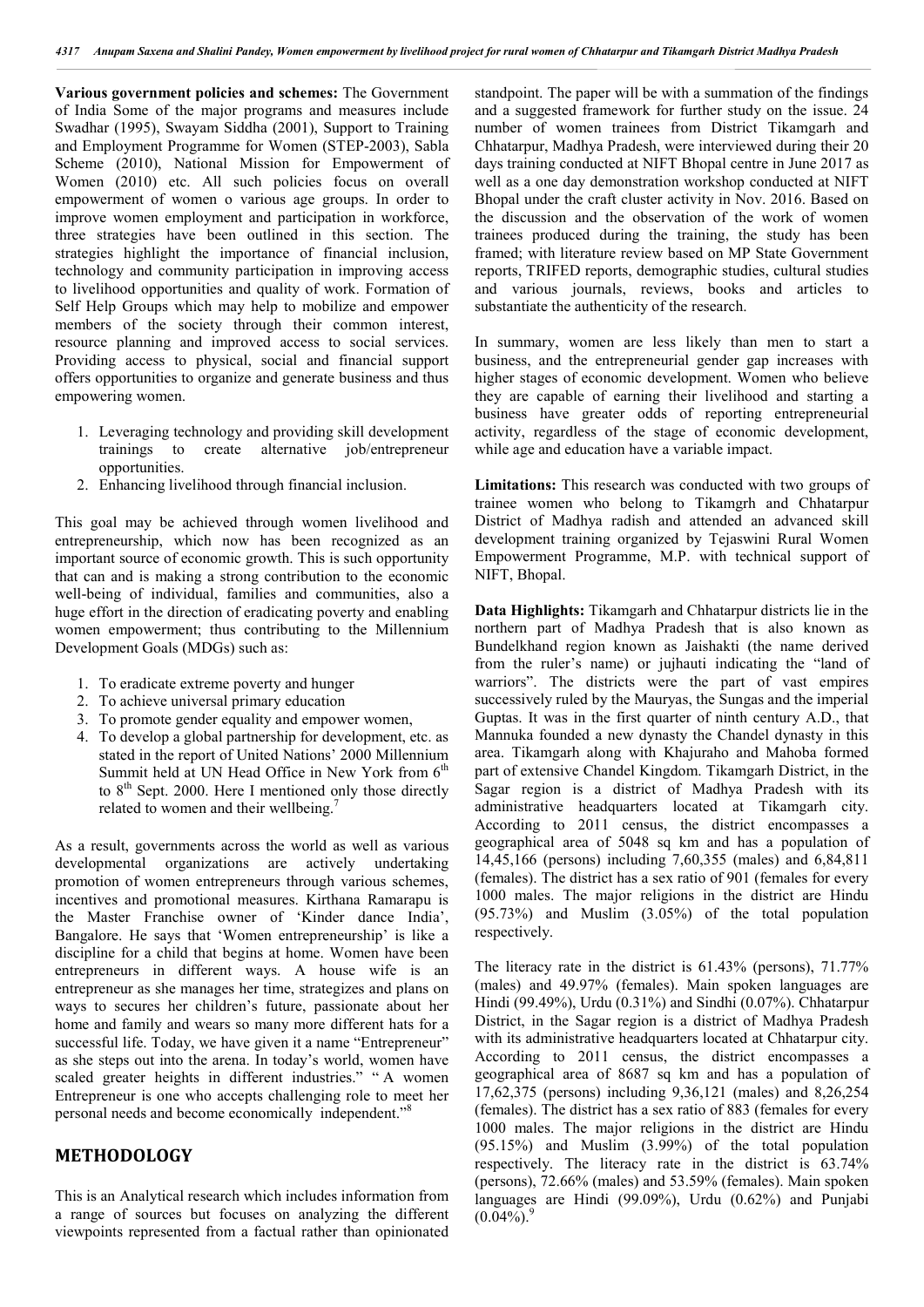## **DISCUSSION**

**Livelihood for women:** Empowering women through livelihood projects plays an imperative role in the growth of any society. Development of entrepreneurship culture is the major requirement for industrial growth. Commercial skills are essential for industrialisation and for alleviation of mass unemployment and poverty. With a evident growth in technology that gear up lives, women are an emerging economic force, which cannot be neglected by the policy makers. Women are trying their level best to attain quality of opportunity in various ways which are different over the time and among societies. A self-employed woman is gaining better status and it enables her to take part in decision making in their family affairs. Employment can help women's economic independence and their improved social status. Through this economic independence automatically women gets empowerment also. Development of women employment as well as entrepreneurship enables men to understand and appreciate women's abilities. This in turn can lead rationalisation of domestic life and it creates awareness about the potential in women through which, individual families and society at large can benefit. Women employment through enhancing their status with men also can lead to integration of women in economic development.

**Role of women in garment industry:** In urban cities, more and more women are successfully running day care centers, placement services, beauty parlours etc. On the other hand, .In rural areas, Self-help Groups (SHGs) bank linkage have changed the face of rural India. Women groups account for nearly 95 percent of SHGs, who use these funds to take up and expand micro businesses. Employment opportunities for women are increasing in the garments sector and related activities; consequent to the growth in demand in the domestic market as well as in the export market. Acknowledging the overwhelming presence of women workers in the unorganized sectors, these sectors could be aptly called as the female sector.. According to Papola, about 90 per cent of the total workforce in India is in the unorganized sectors; women workers in them form a still higher proportion, about 97 per cent.<sup>10</sup> We may understand the fact by a few examples, such as SEWA, RUAAB and KUMBAYA. SEWA is a trade union registered in 1972. It is an organization of poor, self-employed women workers. These are women who earn a living through their own labor or small businesses. SEWA's main goals are to organize women workers for full employment. Full employment means employment whereby workers obtain work security, income security, food security and social security (at least health care, child care and shelter). SEWA organizes women to ensure that every family obtains full employment. By self-reliance we mean that women should be autonomous and self-reliant, individually and collectively, both economically and in terms of their decision-making ability.<sup>11</sup> Ruaab SEWA represents a unique model of garment production and sourcing that is owned and managed by women producers, which ensures ethical and transparent supply chain.<sup>12</sup> SPS Kumbaya's unique significance of Kumbaya is that products are made by women from one of the most remote, backward and poor regions of India, village Bagli, because of a new skill and employment opportunity introduced in a predominantly agrarian region where there have been no traditional marketable crafts.<sup>13</sup> The women were trend to produce beautiful craft with left over fabrics to create patch work which produces zero waste and making the women selfreliant. These are a few examples to showcase that women are excellently exhibiting their skill and talent if given proper opportunity, education and training.

### **Tejaswini rural women empowerment programme**

Tejaswini Rural Woman Empowerment Programme is being implemented by the Madhya Pradesh Mahila Vitta Vikas Nigam, Bhopal in the six districts of M.P, namely Balaghat, Dindori, Mandla, Panna, Chhatarpur and Tikamgarh, with the financial assistance of the International Fund for Agricultural Development (IFAD). The project started in the year 2007 and is to be completed during financial year 2018-19. Under the project, 205644 rural women through 16361 women SHGs were mobilized in six districts named above. Objective of the programme is to make women socially, economically and politically empowered and connect them to the mainstream of the society. These groups, as well as the group members were provided with different empowerment inputs/trainings, namely group management and accounting, decision taking and prioritizing their needs, conflicts management, gender sensitization, income enhancement inputs, legal awareness, health & hygiene and management of the group funds for improving the lives of the member women. The overall goal of the programme is to enable Tejaswini women to make use of choices, spaces and opportunities for their improved wellbeing.

**Introduction and background of the project:** Through initial discussions and as per the approval received from Madhya Pradesh Mahila Vitta Vikas Nigam, NIFT Bhopal provided a 20 days training to women of Chhatarpur District to upgrade their skill in pattern making and garment construction. Basic Pattern development and industrial pattern making techniques and Understanding of different components of construction methods with prototype development was tobe delivered to a group of 24 women. NIFT Bhopal prepared a detailed report after the training is completed considering the above points.

**Project objective and scope:** The objective of this rigorous training workshop is to provide livelihood to rural women of Chhatarpur and Tikamgarh district through Pattern making and garment manufacturing techniques with industrial sewing machine.

**Approach, methodology and processes**: This training modules familiarized the participants with industrial sewing machine, common and essential sewing skill. It educated them to use pattern making on unstitched fabric for apparels (different kurti, bodice block, crop top, different skirts etc.) which will ultimately enhance their designing skills and thus, would help them to construct their product financially viable and finally creating livelihood in tourist places like Khajuraho.

Target Group: This was a 20 days module based course; designed for a set of 24 no. of trainees from District Tikamgarh and Chhatarpur (M.P.) who have done a basic tailoring course.

**Training and deliverables:** Through this course, the participants learnt

Machine operation  $\&$  practice, Plackets, Seams, Heming, Fasteners, Necklines, Collars, Sleeves, Bodice Block, Ladies kurti/ kurta, Crop top, Skirts etc.

**Technical support of national institute of fashion technology, Bhopa**l: A training module and Curricula was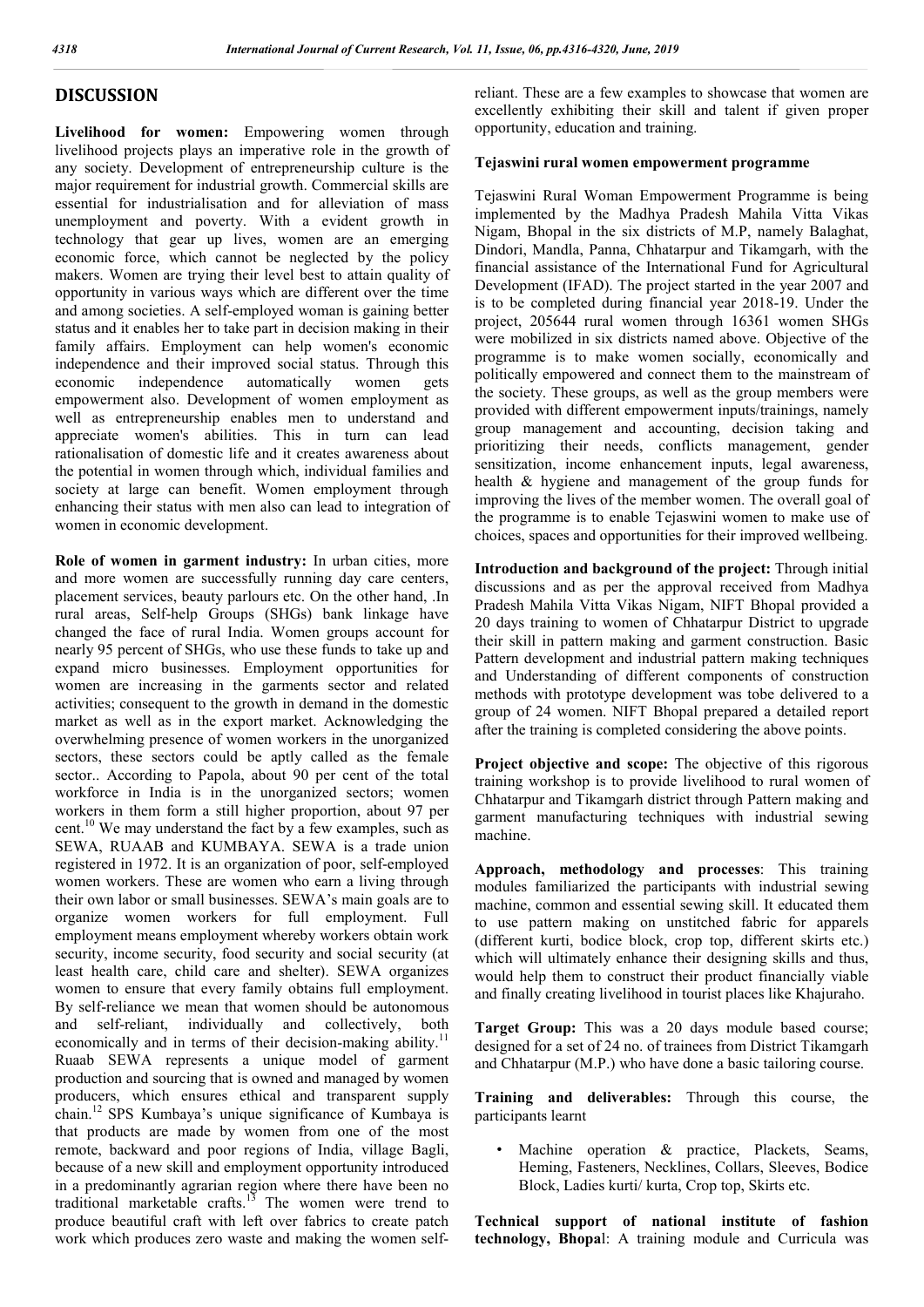prepared by Textile Design faculty of NIFT, Bhopal for the SHG women of Tikamgarh and Chhatarpur District of Madhya Pradesh. This training was aimed to develop the range of products, especially women apparels over Industrial sewing Machines using various modern techniques and patterns as per the need of today's readymade garment sector. The aim was to enhance the skill of SHG women so that the hard working females can get employment in turn to their enormous efforts of creating their livelihood through the entrepreneurship. The idea behind this was to purely provide benefit to SHG women and to make them self-dependent in terms of livelihood. The updated knowledge and skill would help them to create the range of contemporary apparels which can easily secure their place in todays' aesthetically educated customer's closets. Keeping in mind, a comprehensive research was done and the 20 days' workshop was technically supported and materialized by NIFT, Bhopal at centre. Accordingly, the curricula was planned and structured taking care of the level of trainees, and the desired outcome. The curricula was planned and structured taking care of the level of trainees, and the desired outcome.

## **SWOT**

Strength: Participants were more enthusiastic towards learning; hence, took less time to adopt the deliverance. They have the basic knowledge of garment construction as they had attended basic training of tailoring which make it easier to learn the technical aspect. They were responsible and disciplined members with Good cooperation, unity with Good participation of all.

**Weakness:** Trainees were lacking in visualization and exposure; thus, they could not make highly designed garments. The trainee women were literate but not highly educated, thus it was not easy to teach them drafting patterns and technical intricacies. Literacy rate was too low and some of them didn't even know the numbering and basic measurement calculations.

**Opportunities:** The training would help the SHG women to make their livelihood and uplift economic conditions. They can work for factories and designer's workshops, which will uplift their family income and social status. As SHG groups, they can start their Small Scale Industry at their own place to fulfil the demand of local market which would promote entrepreneurship and create livelihood not only for them but for others who will join the group as vendor, worker etc.

#### **Threats:**

- Lack of family support.
- Lack of cooperation from outsiders, apparently service providers.
- A third set of factors is related to economic management of group enterprises.
- Marketing and management related issues need continuous assistance by support providers including Government's line departments.
- Above all- competitors, who are continuously trying to capture the need of local market.

#### **Impact of training programme**

As per feedback received from the coordinating agency,Madhya Pradesh Mahila Vitta Evam Vikas Nigam; the women who received advanced training of stitching and

pattern making have done substantial and remarkable achievement. Few are as follows-

- Fashion Tailoring Centres have been established in Tikamgarh.
- Participants from Chhatarpur started training centre at District Panna, M.P.
- Some have got employment in Kaushal Unnayan Kendra.
- Also, They are repeatedly exhibiting their garments in Bhopal Haat and DB City mall, Bhopal for sale.

Thus, the module remain successful and the collaborative efforts of National Institute of Fashion Technology, Bhopal, Madhya Pradesh Mahila Vitta Evam Vikas Nigam and IFAD could achieve a level of satisfaction through the conduct of training programme.

### **Suggestions**

"Empowerment of women is essential for an empowered and stable society", said A.P.J Abdual Kalam, Former President of India on the occasion of International Women's Day. Empowerment of women was essential as their thoughts and value systems led to the development of a good family, good society and ultimately a good nation. When women were empowered, society with stability was assured, he said while extending greetings to women for their role in shaping the destiny of the nation. Women empowerment should embody various factors like equality of work and wages, expansion of education, self-sufficiency over multiplicative life, access to ownership of land and property, training and technology, access to credit and markets. If women are to be empowered economically it is fundamental to provide them with channels of credit, employment, training leadership skills and social security. All these on the other hand require creation of an environment through suitable policies, programmes and adequate financial resources. The rural women are willing hard workers and enterprising; it is just they need proper timely guidance and support whether it is related to marketing of their product or any financial assistance for better growth and development of their business. Regular training and exposure to current trends and systems would lead to better management by these women of their business and growth. The number of women entrepreneurs has grown over a period of time, especially in the 1990's. According to the second All India Census of registered Small Scale Industries (for the base year 1987-88) share of women in the SSI sector was only 7.70 per cent. In 1998, it is estimated that women entrepreneurs comprise about 12 per cent of the total entrepreneurs in India. It is also clear that this percentage is growing and if the prevailing trends continue, it is not unlikely that in another five years, women will comprise 20 percent of the entrepreneurial force in India. Sixty percent of the garment workforce across India is female<sup>14</sup>, with significant variation by region. 28 India has high rates of informal and home-based work, particularly among women, so the number of women contributing to the global apparel sector is likely much larger. Economists recognize that India will not be able to reach its economic potential without increasing women's participation in the formal workforce and economy. Recently, the government launched programs to bring "trainees" from rural areas to urban centers like Bangalore to learn trades and work in facilities like apparel sector factories. These trainees are often the first unmarried women from their villages to migrate to the